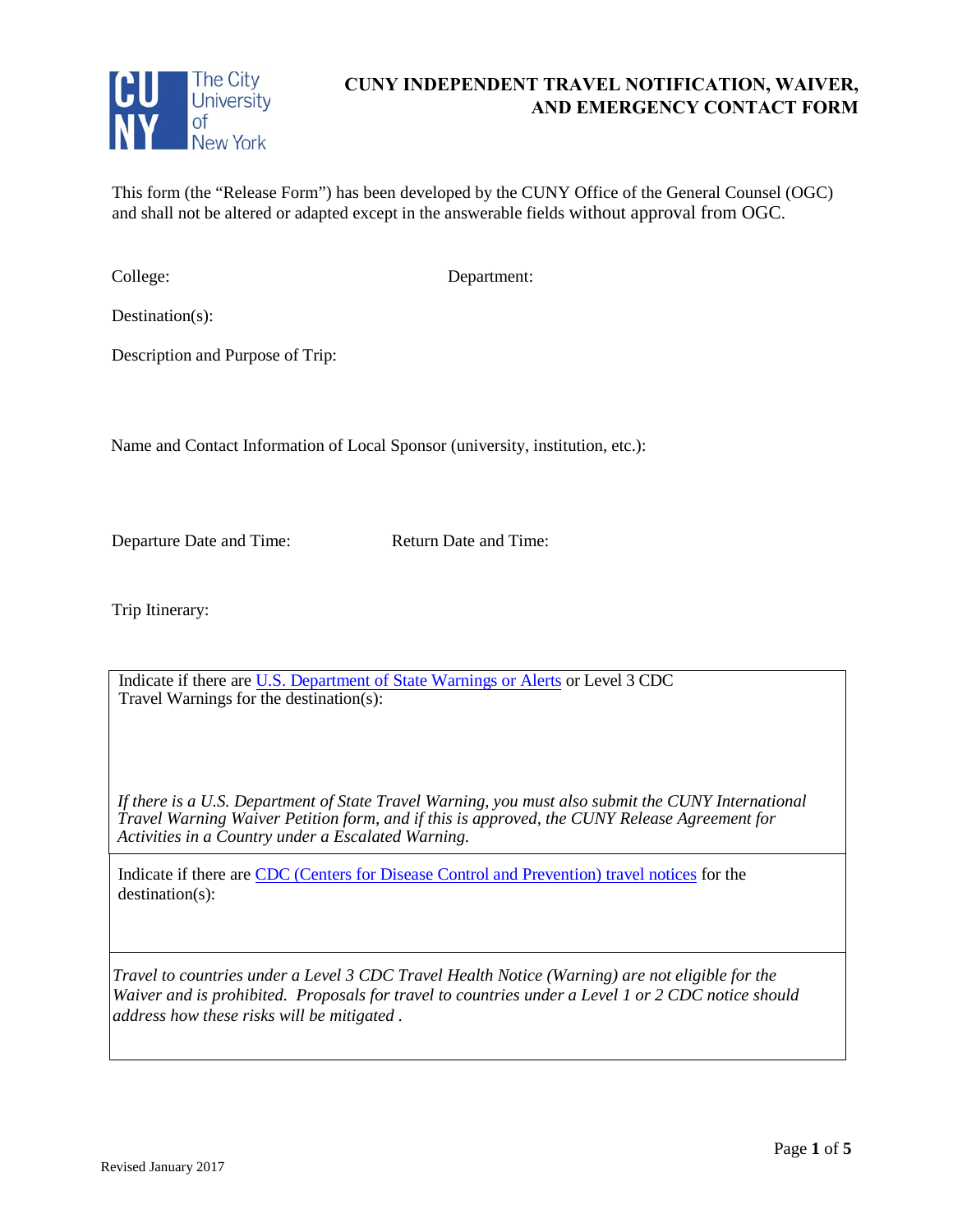I wish to participate in the trip described above ("Activity"), and in consideration for being permitted to participate in the Activity, I hereby represent and agree as follows:

### **ASSUMPTION OF RISK**

- 1. I understand that participation in the Activity involves risks not found in study at the College. These risks can range from a) minor injuries such as bruises and strains, to b) major injuries such as broken limbs, loss of sight, neck or back injuries, heart attacks and concussions, to c) catastrophic injuries, including paralysis and death, and also include risks of damage to or theft of personal property, and risks involving traveling to and within, and returning from, Activity sites and other foreign countries; foreign political, legal, social and economic conditions; different standards of design, safety and maintenance of buildings, public places and conveyances; local medical and weather conditions; and other matters described in the U.S. Department of State Country Specific Information (and Travel Warnings and/or Travel Alerts, if any) ) and in the Centers for Disease Control and Prevention Travel Notices that I have accessed at [http://travel.state.gov](http://travel.state.gov/) and at https://wwwnc.cdc.gov/travel/notices and reviewed carefully. I understand that there may be other risks not known or reasonably foreseeable. I have sought and obtained information and advice that I feel are necessary and appropriate.
- 2. I VOLUNTARILY ACCEPT AND ASSUME ALL OF THE RISKS IN PARTICIPATING IN THE ACTIVITY.
- 3. My participation in the Activity is voluntary.

### **WAIVER OF LIABILITY**

- 4. I, for myself and on behalf of my family, heirs and personal representative(s), HEREBY RELEASE, INDEMNIFY AND HOLD HARMLESS, The City University of New York ("University" or "CUNY"), the City of New York, the State of New York, and the officers, directors, employees, representatives, agents and affiliates of any and all of them ("Released Parties") FROM ANY AND ALL LIABILITIES, CLAIMS, DEMANDS, ACTIONS AND CAUSES OF ACTION WHATSOEVER arising out of or related to any loss, damage or injury (including death) to me or others, or to any property belonging to me or others, caused by, deriving from, or associated with my presence at, participation in, or travel to or from the Activity, WHETHER ARISING FROM THE NEGLIGENCE OF THE RELEASED PARTIES OR OTHERS, except for such damages or injury as may be caused by the gross negligence or willful misconduct of the officers, directors, employees, representatives, agents or affiliates of any of the Released Parties.
- 5. I have no known physical or health-related reasons or problems that preclude or restrict my participation in the Activity or I have disclosed to the College any physical, mental, and emotional conditions or problems, permanent or temporary, including special dietary and medication needs, or the need for visual or auditory aids that might impair my ability to participate in the Activity. I, for myself and on behalf of my family, heirs and personal representative(s), HEREBY RELEASE, INDEMNIFY AND HOLD HARMLESS each of the Released Parties FROM ANY AND ALL LIABILITIES, CLAIMS, DEMANDS, ACTIONS AND CAUSES OF ACTION WHATSOEVER arising out of or relating to any loss, damage or injury (including death) to me or others, or to any property belonging to me or others, caused by, deriving from, or associated with my failure to disclose to the College any such conditions, problems, or needs.

### **OTHER REPRESENTATIONS**

6. I understand that each country has its own laws and standards of acceptable conduct, including dress, manners, morals, politics, drug use and behavior. I recognize that behavior that violates those laws or standards could harm the University's relations with those countries and the institutions therein, as well as my own health and safety. I will become informed of, and will abide by, all such laws and standards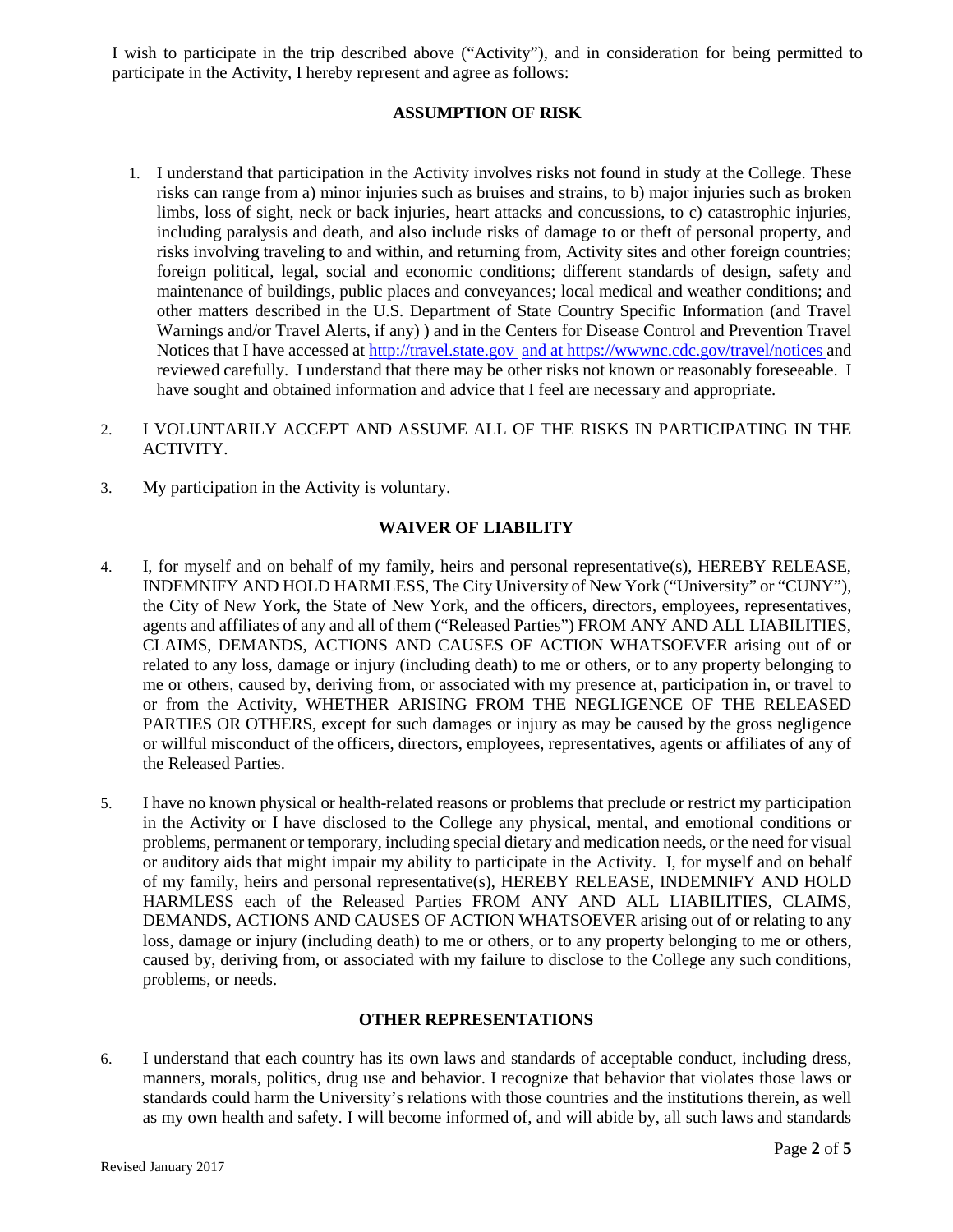for each country to or through which I will travel during the Activity and assume responsibility for my actions, understanding that the circumstances of an Activity may require a standard of behavior that may differ from that applicable on campus.

- 7. I will comply with the University's rules, standards, and instructions for student behavior generally and for the Activity, including the College's Code of Student Conduct, the Henderson Rules of Public Order, and the expectations for student behavior described in the CUNY International Travel Guidelines (collectively, the "standards"). I acknowledge and understand that my compliance is important to the success of the Activity and to the University's/ College's willingness to permit future similar activities. I agree that the University has the right to enforce the standards, in its sole judgment, and that it may impose restrictions, up to and including disciplinary proceedings and not granting academic credit for and removing me from the Activity, for violating the standards or for any behavior detrimental to or incompatible with the interest, harmony, and welfare of the College, the University, the Activity or other participants.
- 8. I agree that, due to the circumstances of foreign study programs, procedures for notice, hearing and appeal applicable to student disciplinary proceedings at the University may not apply. If I am removed from the Activity, I consent to going home at my own expense with no refund from the University or College of any monies paid. I will attend to any legal problems I encounter with any foreign nationals or government of the host country. The University is not responsible for providing any assistance under such circumstances.
- 9. I have or will obtain and maintain the insurance policy required by the University ("travel insurance") which provides coverage for health and hospitalization, accident, repatriation, and medical and security evacuation. I will be responsible for the costs of such insurance and for any expenses not covered by insurance.
- 10. I will register the Activity and my travel with [CUNY-GO.](http://www1.cuny.edu/sites/studyabroad/students/before-you-go/) If my travel dates change, it is my responsibility to register my itinerary changes in CUNY-GO. If I extend my travel dates, it is my responsibility to extend my travel insurance to ensure I have coverage for the duration of my time abroad.
- 11. The University may, but is not obligated to, make any decisions and take any actions regarding my health and safety that it considers to be warranted under the circumstances, and I hereby authorized the University to make such decisions and take such actions. I agree to pay all expenses relating thereto and release the University from any liability for any such actions.
- 12. Except for any University scholarships or similar funding, I am assuming full financial responsibility for all costs and expenses incurred by me in connection with the Activity, including, without limitation, financial responsibility for damage or destruction to property of third parties.
- 13. I will not hold myself out as having the power or authority to bind or create liability for the College or the University.
- 14. This Release Form represents my complete understanding with the College and the University concerning their responsibility and liability for my participation in the Activity. It supersedes any previous or contemporaneous understandings I may have had with the College or the University on this subject, whether written or oral, and cannot be changed or amended in any way without my written concurrence.
- 15. I agree that this Release Form be constructed in accordance with New York law. I agree that this Release Form will be binding to the fullest extent permitted by such law. If any part of this Release Form is held to be unlawful, that part will be limited only to the minimum extent necessary to comply with the law, and the validity of the remaining parts will not be in any way affected.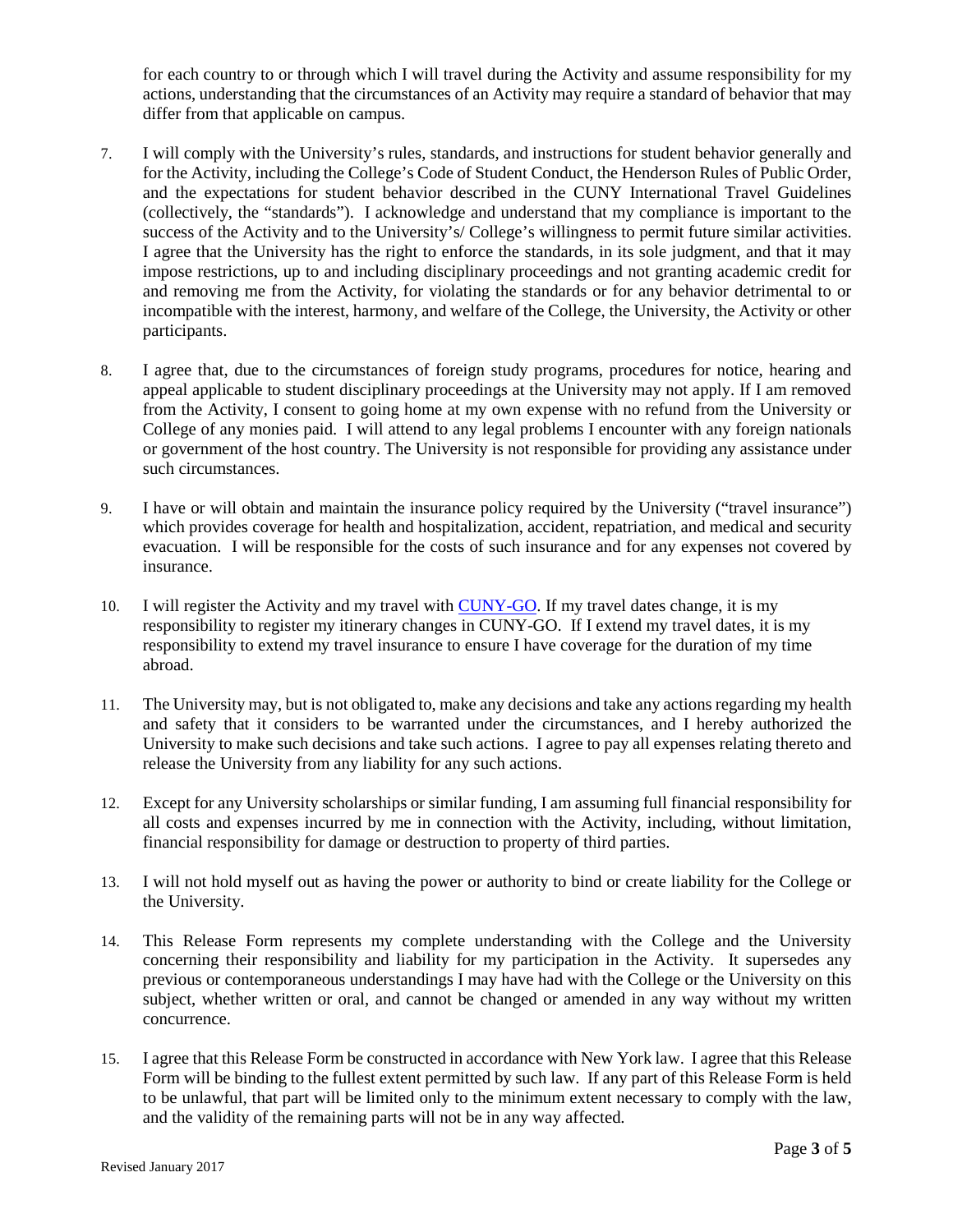16. This is my contact information:

| Name:                                                     | CUNY ID:           |
|-----------------------------------------------------------|--------------------|
|                                                           |                    |
| Cell Phone:                                               | Email address:     |
| Date of $birth:$                                          | $Citizenship(s)$ : |
| Passport number (of passport you will use for this trip): |                    |

#### 17. This is my **emergency contact information:**

In case of emergency, notify:

Name:

Relationship:

Phone number:

Email:

- 18. Check one:
	- I am at least eighteen years old.
	- $\bigcirc$  I am not yet eighteen years old, so I have secured the signature of my parent or guardian (see next page) as well as my own.
- 19. I will submit this form to the Office of Student Affairs (graduate students) or the Study Abroad office (undergraduate students) prior to my departure.

## **I WISH TO PARTICIPATE IN THE ACTIVITY. I HAVE READ ALL OF THIS RELEASE FORM AND I FULLY UNDERSTAND IT. I AM VOLUNTARILY SIGNING THIS RELEASE FORM WITH THE INTENTION TO BE BOUND BY ITS TERMS. NO REPRESENTATIONS, STATEMENTS, OR INDUCEMENTS NOT CONTAINED IN THIS RELEASE FORM HAVE BEEN MADE TO ME BY ANY OF THE RELEASED PARTIES.**

Date: Signature:

*If participating student completing and signing this Release Form is under the age of 18, then the following page must be completed and signed by the student's parent or legal guardian in the presence of a notary.*